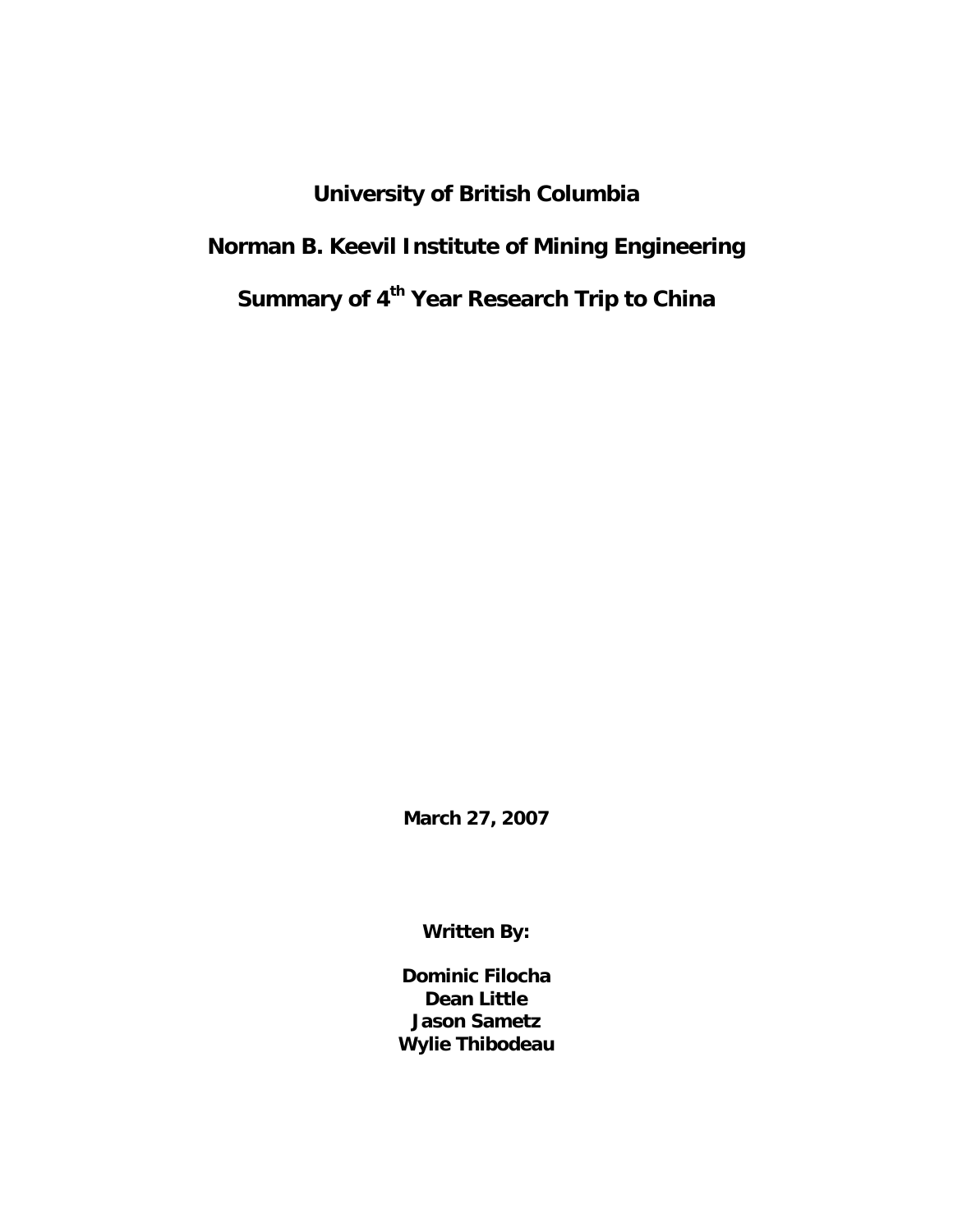# **TABLE OF CONTENTS**

| 1.0 |  |
|-----|--|
| 2.0 |  |
| 2.1 |  |
| 2.2 |  |
| 2.3 |  |
| 2.4 |  |
| 3.0 |  |
| 3.1 |  |
| 3.2 |  |
| 4.0 |  |
| 5.0 |  |
| 6.0 |  |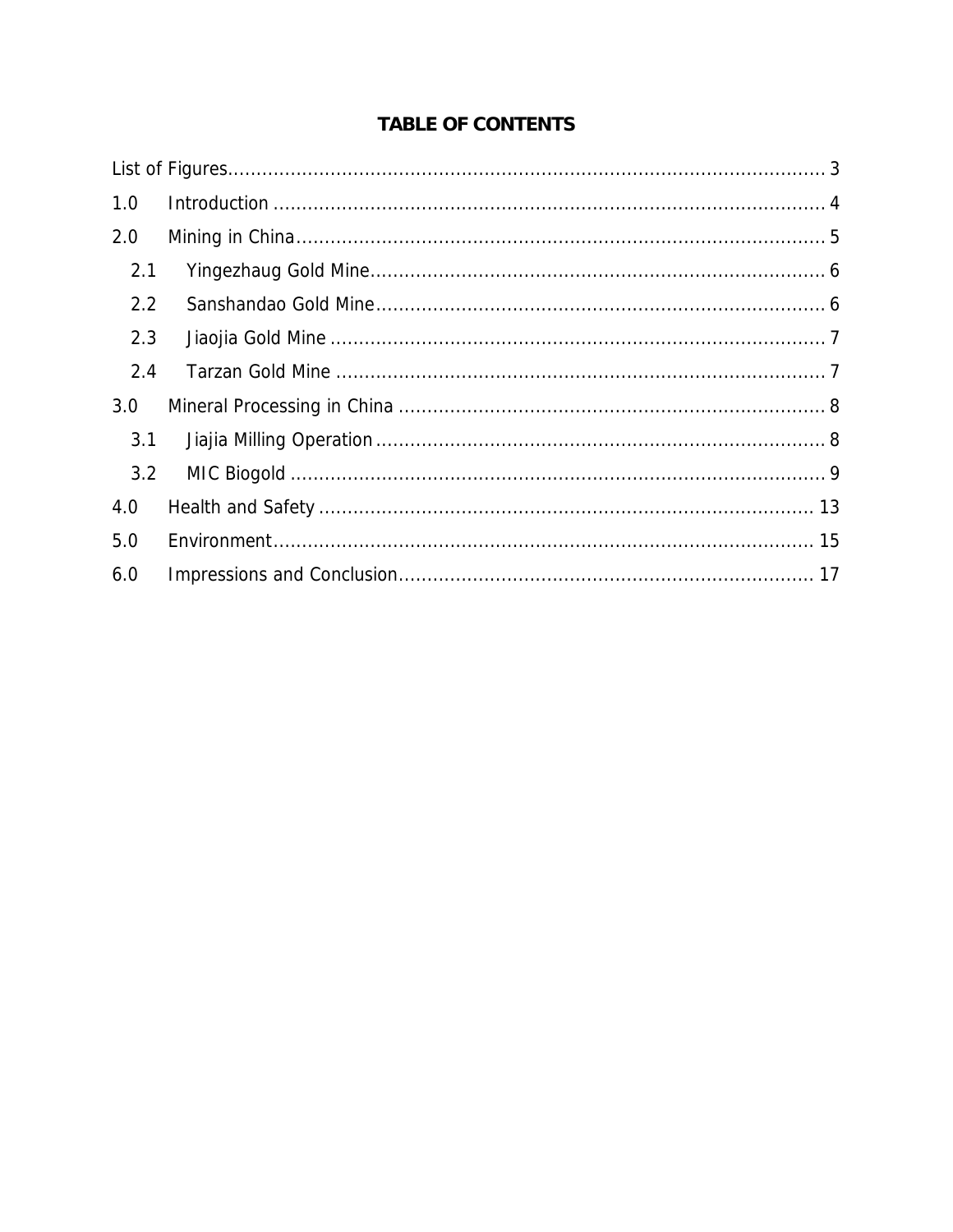# **List of Figures**

<span id="page-2-0"></span>

| Figure 5 - Impressions of Underground Workings at the Tarzan Gold Mine 13 |  |
|---------------------------------------------------------------------------|--|
| Figure 6 - View from Tailings Dam of Reclaimed Area, Mine and Village  16 |  |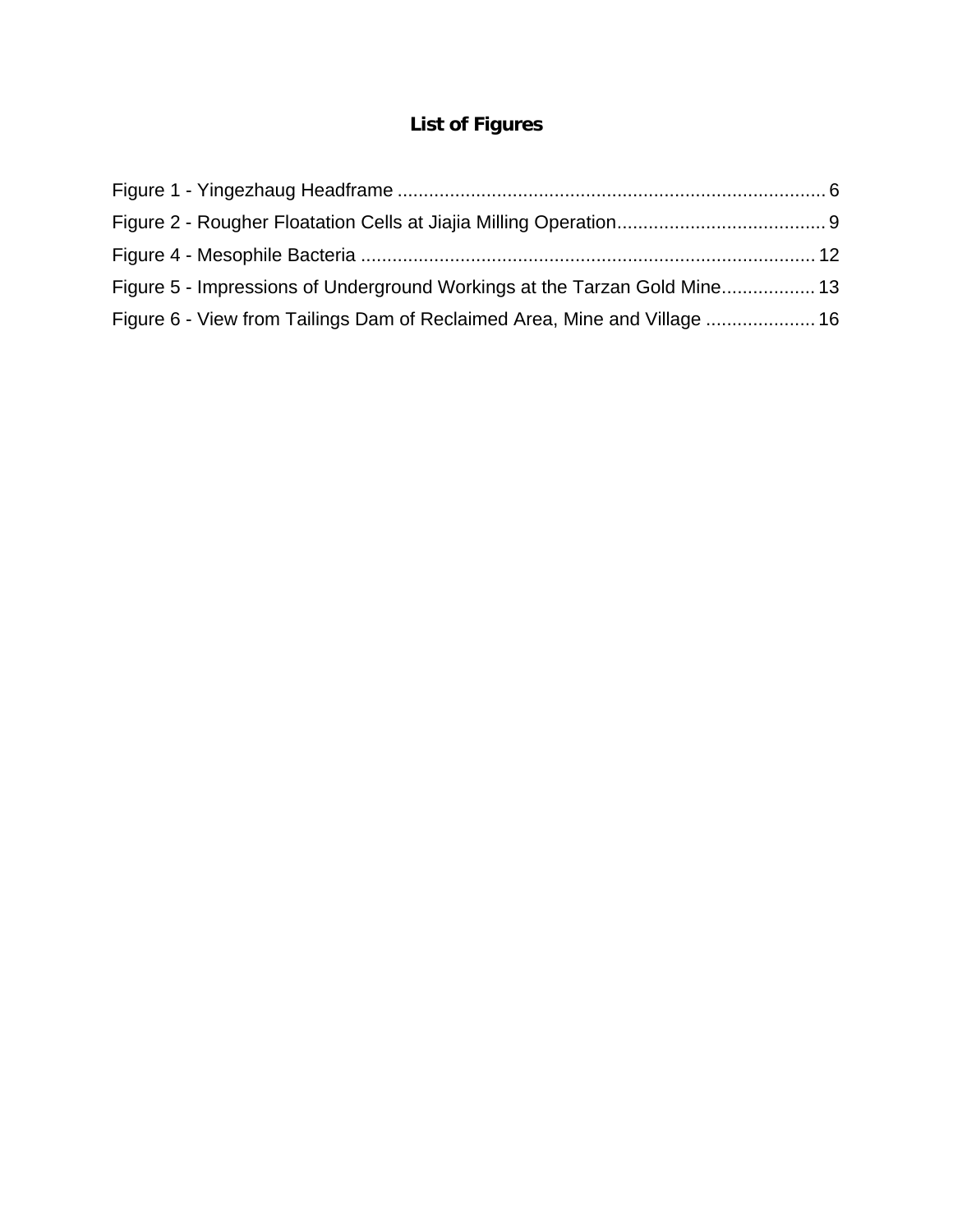#### **1.0 Introduction**

<span id="page-3-0"></span>This report represents a culmination of the impressions and learning experiences that were gained on an extraordinary 4th year undergraduate research trip to China. These impressions, good and bad, are from the perspective of four members of the UBC Mining Engineering class of 2007. All students present on the trip regard the experiences and knowledge that was gained as invaluable and many now see the Chinese mining industry in a completely different light.

The trip lasted a total of fifteen days, six of which were spent in the mining district of the Shandong province. In the six days of mine visits, the students had the opportunity to see four different mining and mineral processing sites as well as one bio-oxidation plant. These visits provided a unique opportunity for students to see a side of China that many people will never get to see. The town of Laizou, home to the group for the first week, was well off the beaten track for tourists. We were informed that many of the people there had never seen westerners prior to seeing our group. Exploring the markets, drinking in tea parlours, eating bugs in the village markets (grubs, scorpions, centipedes and pupas), or even simply finding some lunch was an adventure and a learning experience. We soon learned that being skilled in charades was simply not enough to communicate effectively; subsequently, our translators became critical to our Chinese experience. We would like to once again recognize James Hui of AMEC and our own Gordon Chen for dealing with our incessant requests for help. It was a wake up call for all of us to the importance of language.

Although language was an issue, it did not stop us from appreciating the remarkable hospitality that was offered to us by the Chinese mining operations that we were fortunate enough to visit. All the mines went out of their way to make sure that we were well taken care of and most importantly, well fed. In the first mine that we went into, we were amazed at how orderly and well put together everything was. Even some of the simplest tasks were performed differently than what would be found in Western nations. The visit dispelled many of the negative preconceptions that we had about the Chinese mining industry. This theme continued throughout all of the site visits with only a few exceptions.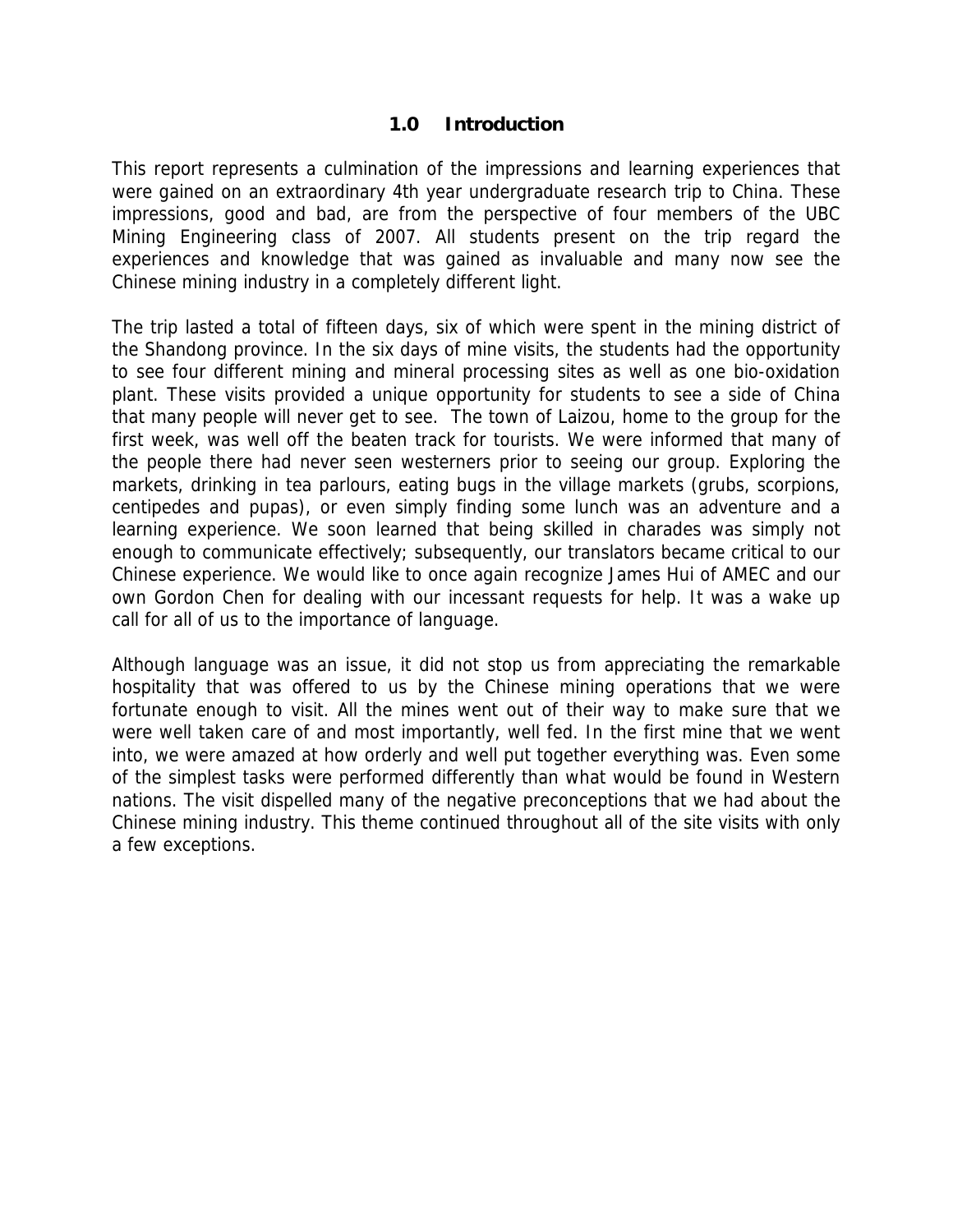#### **2.0 Mining in China**

<span id="page-4-0"></span>Many of the students had preconceived ideas of how a Chinese mine would look, primarily due to the media influence in our lives. Most of these misconceptions stemmed from negative publicity about the frequent coal mine accidents in China. The four mines we visited were underground gold operations in Shandong province. The following mines were visited over the duration of our stay in China: Yingezhuag Gold Mine, Sanshandao Gold Mine, Jiaojia Gold Mine, and the Tarzan Gold Mine. This region of China outputs 30% of China's gold, making it the gold capital of China, and one of the wealthiest regions in the country.

Many common themes prevailed between all four mines. The underground environment at all four operations was significantly different than those found in North America in many respects. The most readily apparent difference was the utilization of underground lighting throughout all main and production drifts.

The most important realization that we came to in the Chinese mining environment was the lack of a codified or structured rock classification method. This came as a shock to most of the group because this is an integral part of modern underground mine design that we have become accustomed to throughout our experiences and education. We found that any rock mechanics work performed was based solely on the experience of the engineers and geologists working onsite. This shows how valuable a rock mechanics engineer or geologist is to a particular mine as well as the region. This experiencedbased ground control methodology highlights an opportunity for improvement. Currently, frequent regional conferences allow for exchange of technical information between different operations. The mining method of choice was primarily modified cut and fill with alterations being made to accommodate ground support issues as they appear.

The first three mines that the group visited had a very similar geology, classified as mild hydrothermal altered rock. All four mines were located along the Jaiojia fault, which is host to a series of lenticular gold ore bodies and is 300km in length, with thickness varying 20m to 300m. Mineralization occurs at intersections between this major fault and secondary faults. The close proximity of all the mines to the ocean was clearly evident by the vast amount of seawater present underground as well as the salt deposits visible throughout the workings.

Even with low tonnages maintained at all four operations, the mines maintained high employment, which is portrayed by Yingezhaug mine that has approximately 780 employees for 3,200tpd (this was the largest of the mines visited) and Jiaojia mine with approximately 3,000 employees for only 2,800tpd.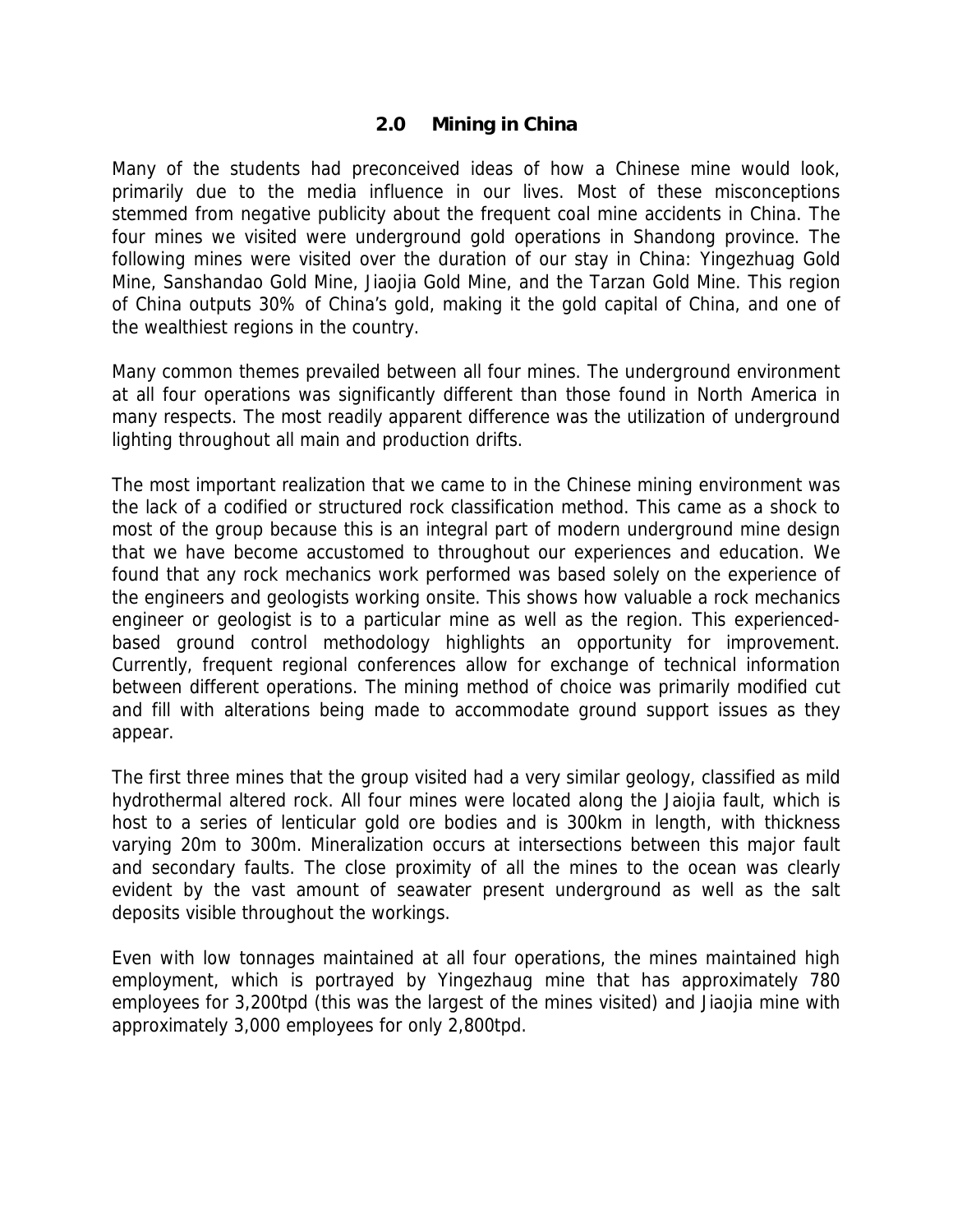# <span id="page-5-0"></span>**2.1 Yingezhaug Gold Mine**

The Yingezhaug Gold mine is classified as a low grade ore deposit with an average grade of 2.5g/t that is uniform throughout the ore body with a current reserve of 20 million tons. The only access to the underground workings is a single shaft that currently extends to 630m below surface. The head frame is 76m in height, and can be seen in Figure 1 below.



**Figure 1 - Yingezhaug Headframe**

The majority of mining activity occurs around the 500m level and the current drilling program has prompted the operation to plan for a shaft extension to 1000m below surface. There is no stockpiling of ore so the mine production rate is matched to the milling rate of 3200tpd. The timing of our visit did not permit us to go underground because the mine operations were shut down due to the Spring Festival, a weeklong event prior to Chinese New Year. The average annual salary for the mine's employees is approximately 30,000rmb, equivalent to approximately \$4,500 Canadian. The operating cost for the mine was an extremely low cost at 120rmb/t, equating to \$18CAN/t.

# **2.2 Sanshandao Gold Mine**

Sanshandao's greatest claim to fame in the Chinese gold mining industry is their fleet of three electric 35 ton haul trucks purchased from Sweden nine years ago. The mine has had great success in the maintenance of these trucks with no unplanned maintenance since purchase. This mine consists of four shafts that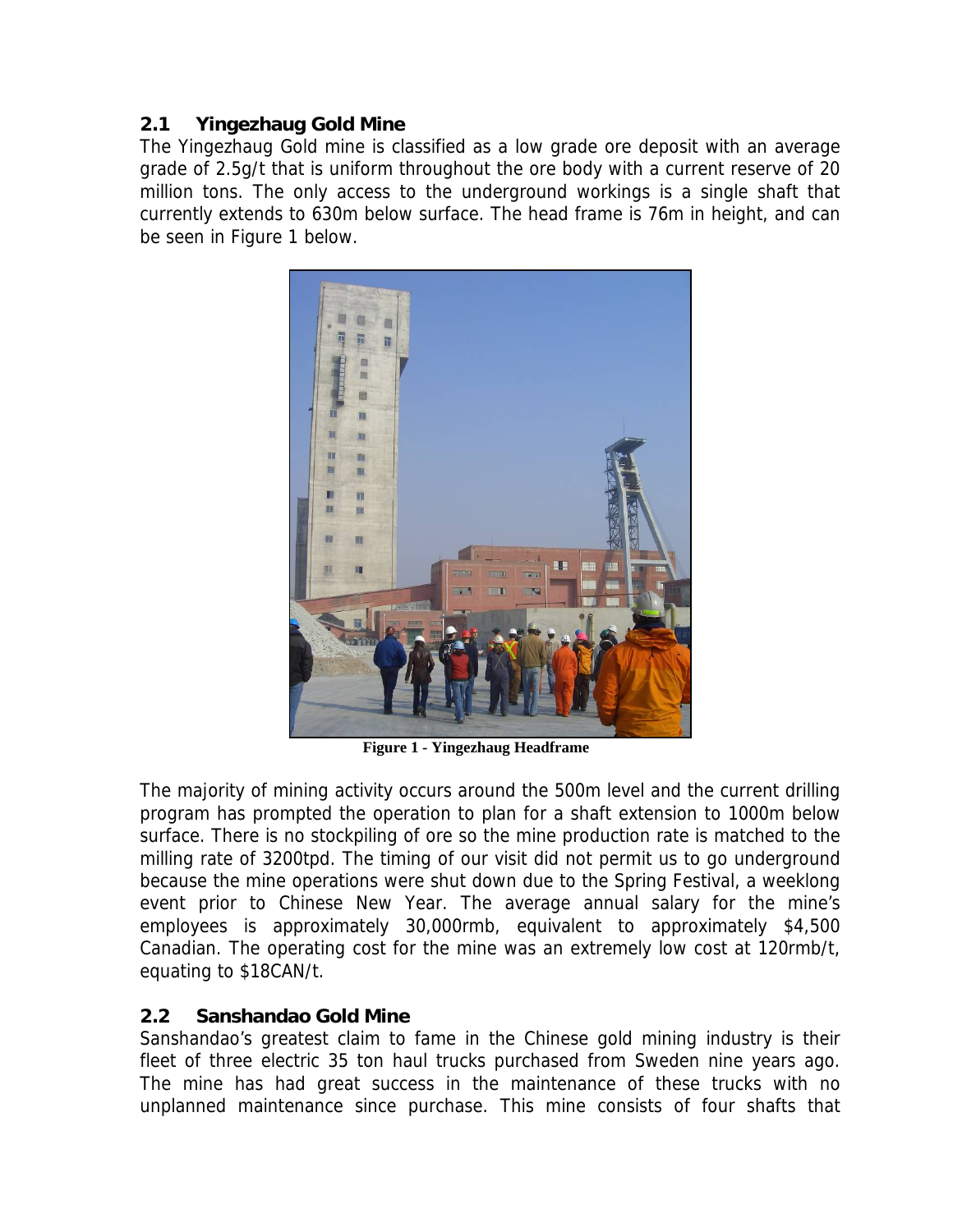<span id="page-6-0"></span>produce 3800tpd combined. In addition to the four shafts, the mine also employs ramp access via a portal. The underground workings of the mine are located underneath an ocean ridge, resulting in massive water influx. The system of water removal consists of gutters constructed on the sides of the primary drifts to allow water to drain freely. Sanshandao has to pump 15,000 cubic meters of water daily in order to prevent the mine from flooding; this was accomplished by an array of pumps. Average grade of the deposit was 2.5g/t with approximately 3,000 kg of gold being produced annually. Mild ground support was present in the form of 1.8m plated split sets in a 1.5m by 1.5m pattern.

# **2.3 Jiaojia Gold Mine**

The Jiaojia Gold Mine was the first operation to exploit the Jiaojia fault. The mine has already removed 12 million tons of ore, and has indicated mineral reserves of 20 million tons. The total mine throughput is 2800tpd produced from two shafts. This operation is fully mechanized using LHDs to deliver blasted ore to ore bins. The ore bins then dump into railcars which deliver the ore to one of the two shafts where ore is transferred into skips and taken to surface. Ground support is employed at this mine in the form of shotcrete containing 10% cement. Split sets 2m in length on a 1m by 1m pattern are also used sporadically. The water issues at this mine aren't as severe as at Sanshandao, only having to pump out 2,800 cubic meters of water on a daily basis. The Jiaojia mineral deposit has a gold grade ranging from 3.1 to 3.5g/t Au. Currently the target depth of the mine is 600m with potential for expansion into another ore body below the current one. A drilling program has been employed to determine the feasibility of doing this.

## **2.4 Tarzan Gold Mine**

The Tarzan Gold mine is a relatively small operation producing 1000tpd from four separate shafts with the largest one producing 500tpd. The measured reserves are 2.5 million tonne with a mine life of 10 to 15 years. Gold grades in this ore body vary widely from 1g/t to 30g/t. An average mill feed grade of 7g/t is fed through the mill by blending stockpiles. The host rock is highly fractured granite. No ground support was used in the working areas other than some strategically placed timbers. The maximum stable back span is 3m. The fault that produced the mineralization generates a significant amount of water that requires the mine to pump out 4,100 cubic meters per day in total from all four shafts. There are 1,200 employees at the mine with 800 working underground. This mine was more manual than any of the other three that were visited; using jacklegs for drilling, dynamite for blasting and slushers for moving blasted muck. An electric rail system is used to deliver ore to the shaft, where ore cars are taken to surface. Most of the tailings are used as a non-cemented back fill for the overhand cut and fill operation. The mine appeared to use a modified shrinkage/cut and fill method. Mining direction was chosen by 'following the gold'.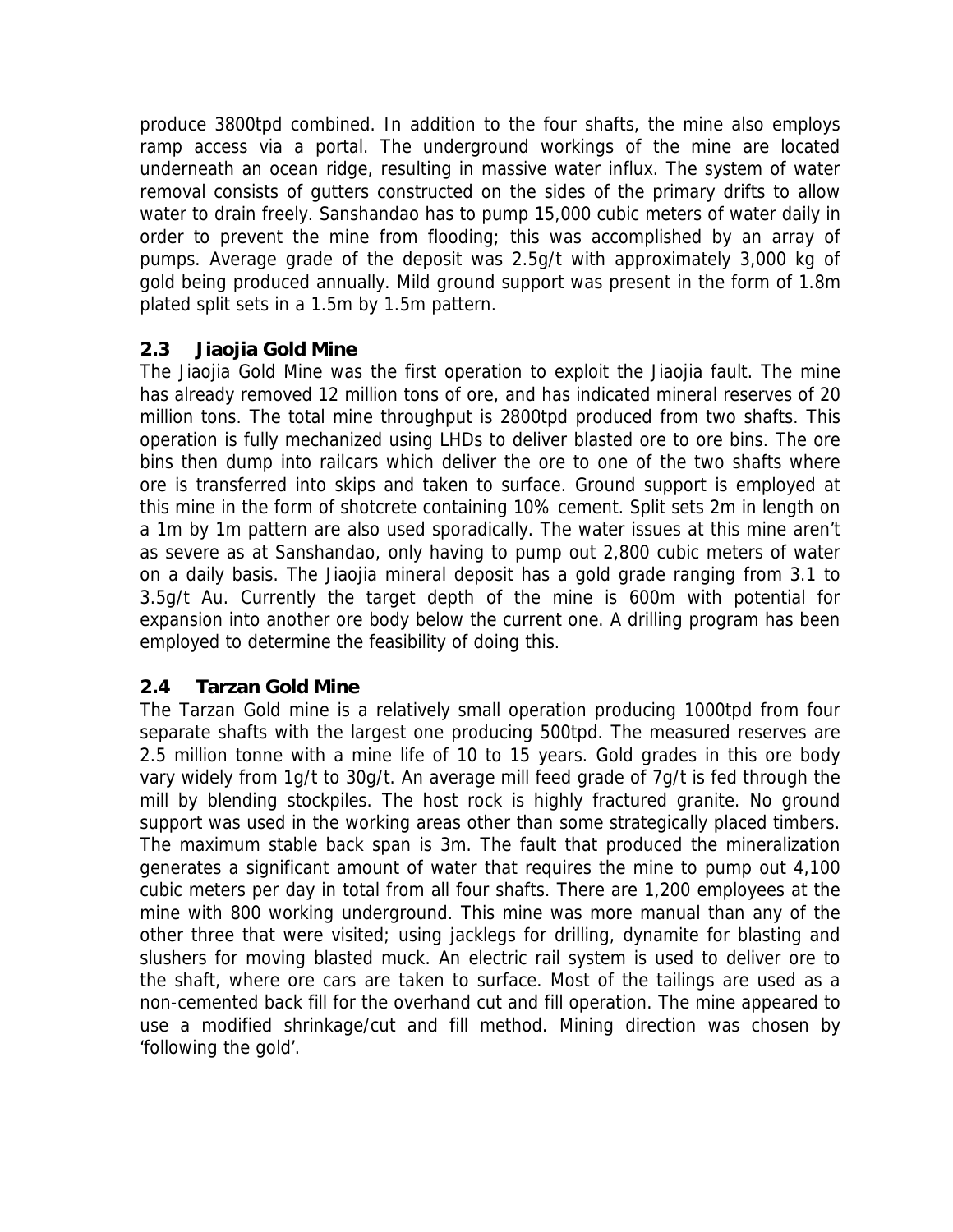## **3.0 Mineral Processing in China**

<span id="page-7-0"></span>The mineral processing technology that we were exposed to was fairly similar in all of the processing operations that the group visited with the exception of the bio-oxidation plant. The actual methods implemented in the mines, as pointed out by Dr. Bern Klein, are "1950's technology" that is for the most part being utilized effectively. In order to keep this report concise, only the plant at the Jiaojia gold mine and the MIC BIO-OX plant will be described in detail. Unique attributes of the other milling operations will be also be contrasted to the Jiaojia milling operation.

#### **3.1 Jiajia Milling Operation**

At the Jiaojia milling operation, after being skipped to the surface, the ore is delivered to a coarse ore bin. From there, ore is conveyed to a three stage closed crushing circuit consisting of a primary jaw crusher followed by secondary and tertiary cone crushers. After passing through each stage of crushing, the ore passes through a set of inclined vibrating screens. The coarse material is re-circulated and the portion that passes through carries on to the next stage of crushing.

Once the ore has passed though the entire crushing circuit, it moves on to one of two parallel ball mills for grinding. The discharge slurry from the ball mill is sent through a cyclopack, with the overflow reporting to the rougher floatation circuit while the underflow is sent back to the ball mill for further comminution. Roughly one quarter of the underflow is separated and sent to a centrifugal gravity concentrator in attempt to recover any free gold that may be trapped in the grinding circuit.

The rougher floatation circuit consisted of two parallel banks of float cells that were an older style but remarkably clean. As a side note, the performance observed in these cells varied significantly from one operation to the next but the recoveries that the mines reported did not correspond to this observation. A picture of these cells can be seen in Figure 2: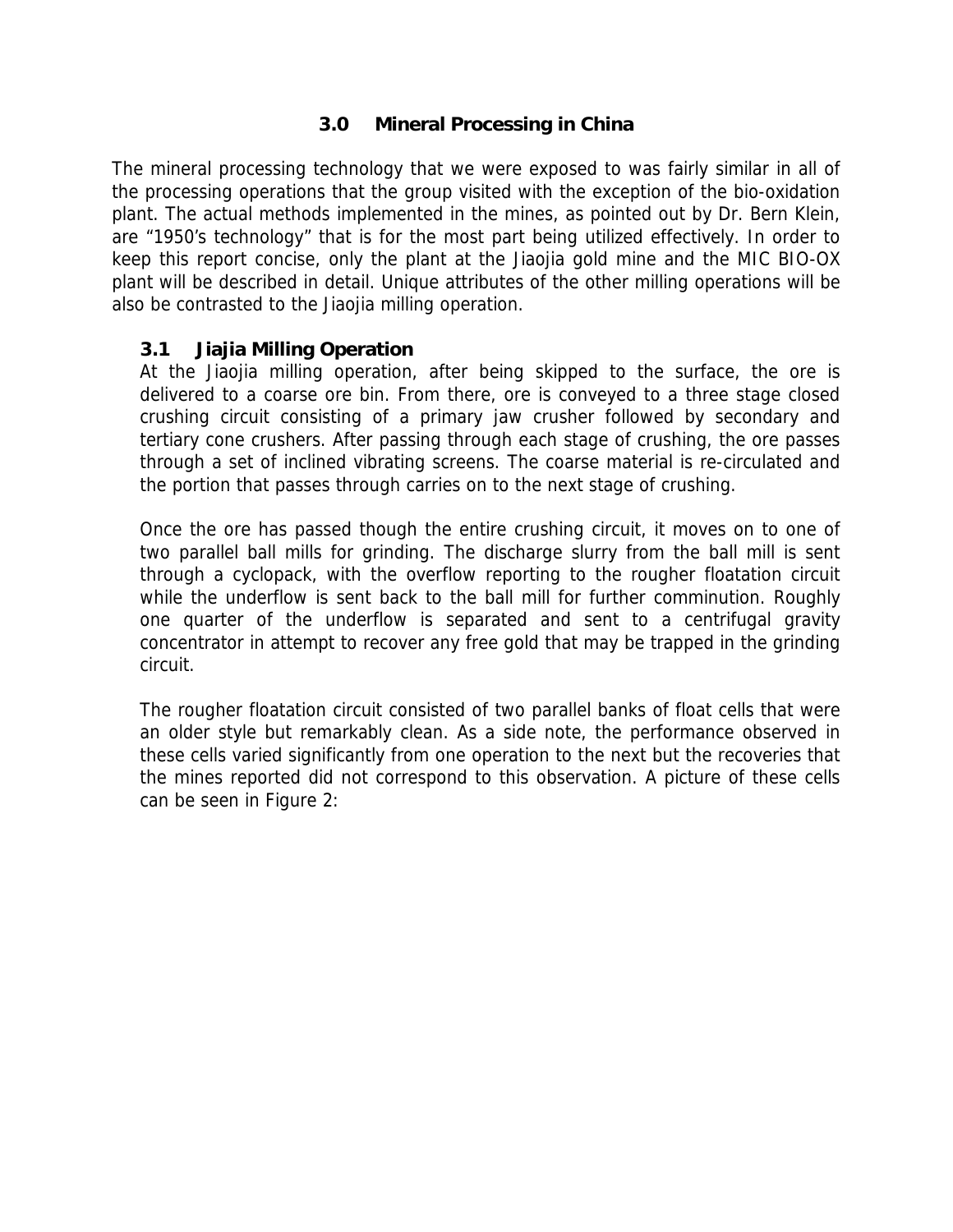<span id="page-8-0"></span>

**Figure 2 - Rougher Floatation Cells at Jiajia Milling Operation**

The concentrate from the rougher circuit was then sent to the regrind cyclopack where the overflow would report to the cleaner floatation circuit and the underflow would go to the regrind mill in attempt to liberate the pyrite from the gangue particles. The regrind discharge would then be sent back to the regrind cyclones to undergo size classification once more before proceeding to the cleaner circuit.

The cleaner circuit utilized the same type of cells that were used in the rougher floatation circuit except there was only one bank of cells instead of two. The concentrate from the cleaners went directly on to cyanide leach tanks where the gold was leached into solution. The impregnated solution is then sent through to various stages of solid liquid separation. Once the solution has been separated it is then subjected to the Merrill-Crowe process, (zinc is added and the gold is precipitated out) and then the mixture is filtered again so that the barren liquor may be removed and the precipitate can be taken for smelting.

#### **3.2 MIC Biogold**

The Biological (Bacteria) Oxidation plant was a very interesting experience for the students since none of the students had ever seen one before. The UBC undergraduate program does not delve very far into the refining process after it leaves a milling operation so it ended up being a good learning experience.

MIC Biogold is a joint venture that was set up by Michelago of Australia and they hold 99.5% of the shares after a merger that occurred in December 2006. The facility currently purchases gold concentrates from all over China and the rest of the world and then sells their product on the Shanghai gold exchange at a very low risk.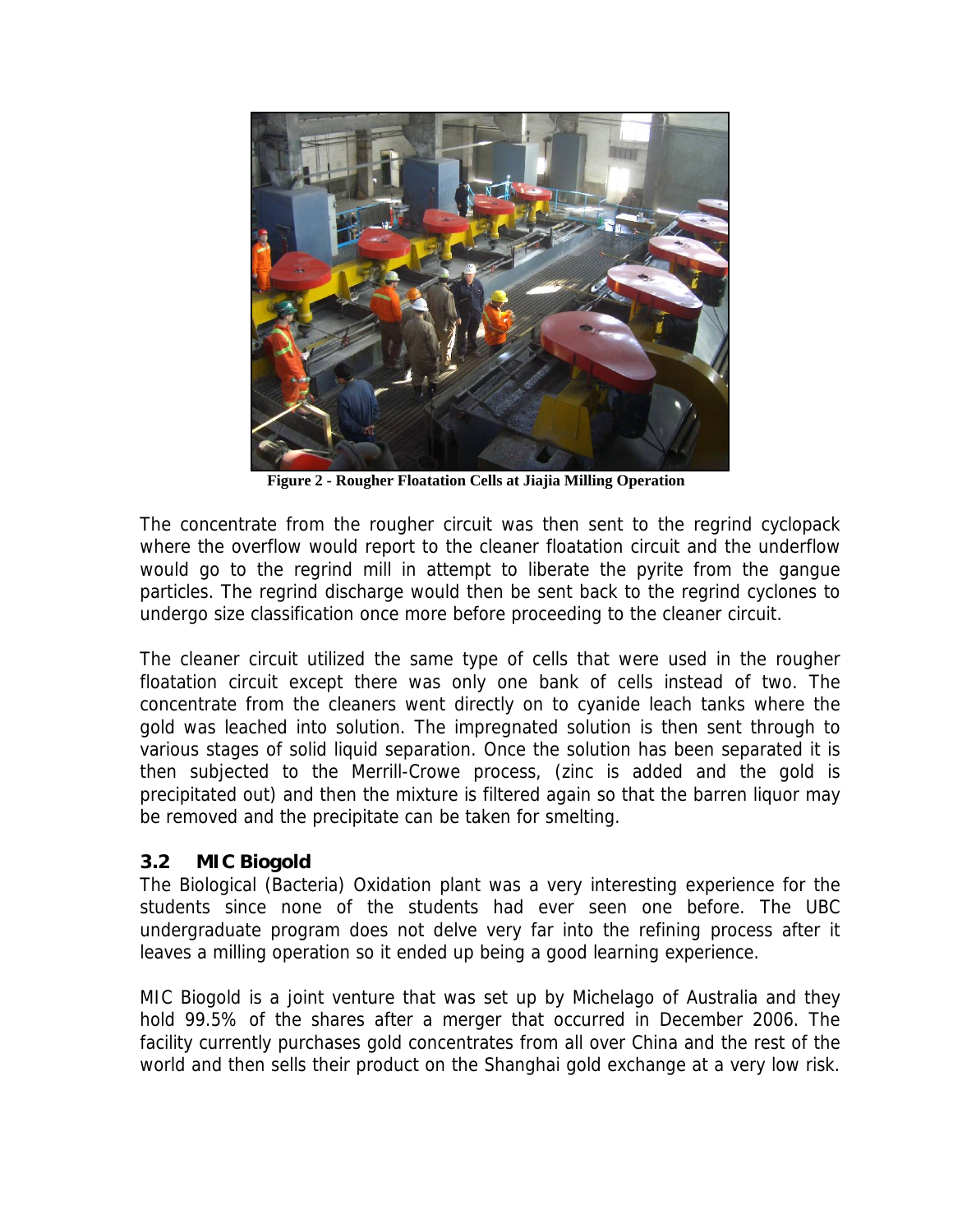The markets for non-refractory gold ores are competitive but there is relatively little competition for refractory gold ores containing arsenic.

The facility has three main parts: a BACOX circuit, a cyanide leach circuit, and a lead/zinc floatation circuit. The operation has a zero cyanide discharge policy and therefore all of the cyanide in the process is recycled repeatedly. There is also a gold refinery on site where gold bars and bullion are produced. Our group was fortunate enough to see the facility, including the gold refinery where all the members of our group were allowed to hold one kilogram of gold under close observation of the guards.

Flowsheets for the BACOX plant, cyanide leach plant, float plant and the gold refinery can be seen in Figure 3 on the following page: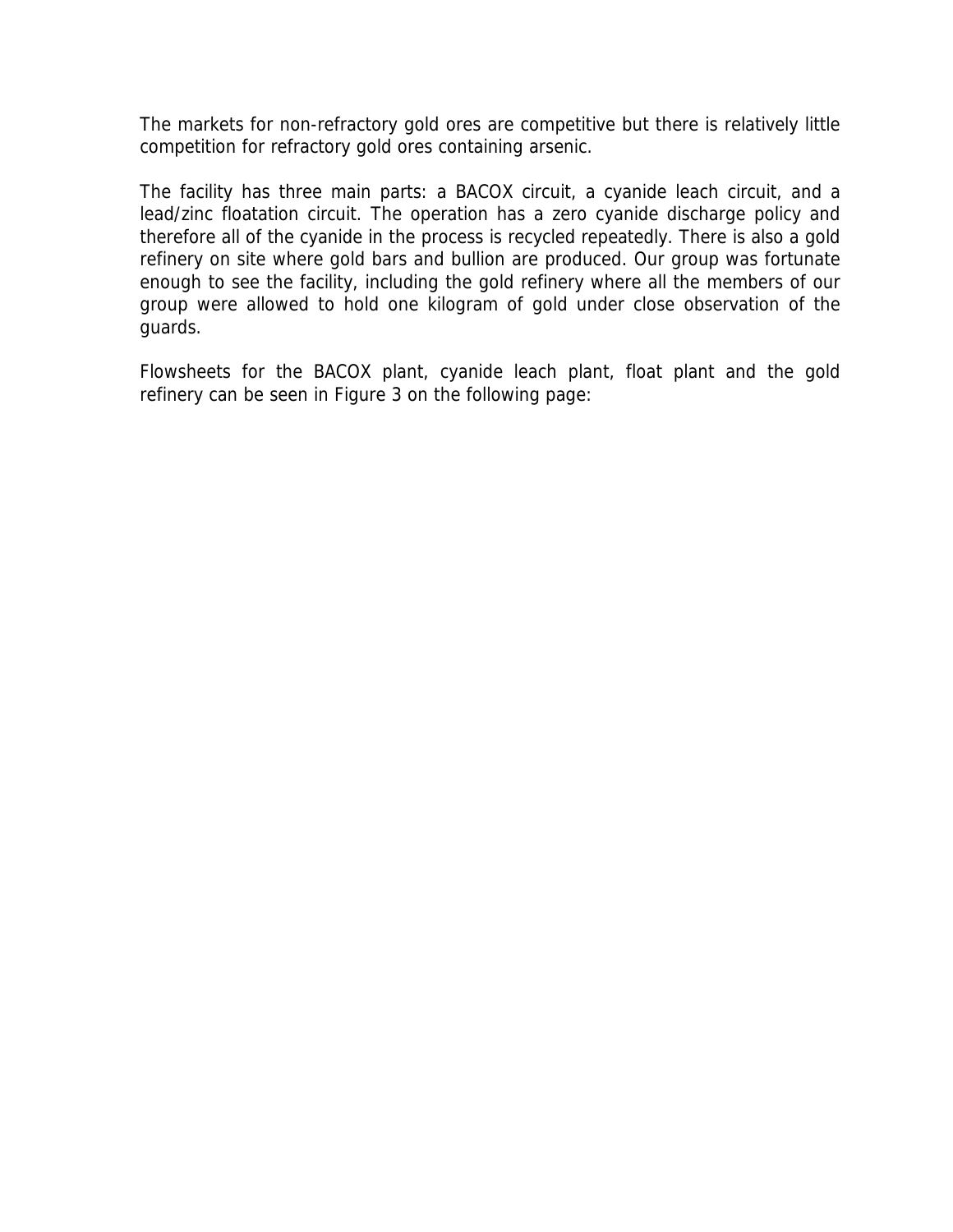

**Figure 3 - MIC Biogold bio-leeching process**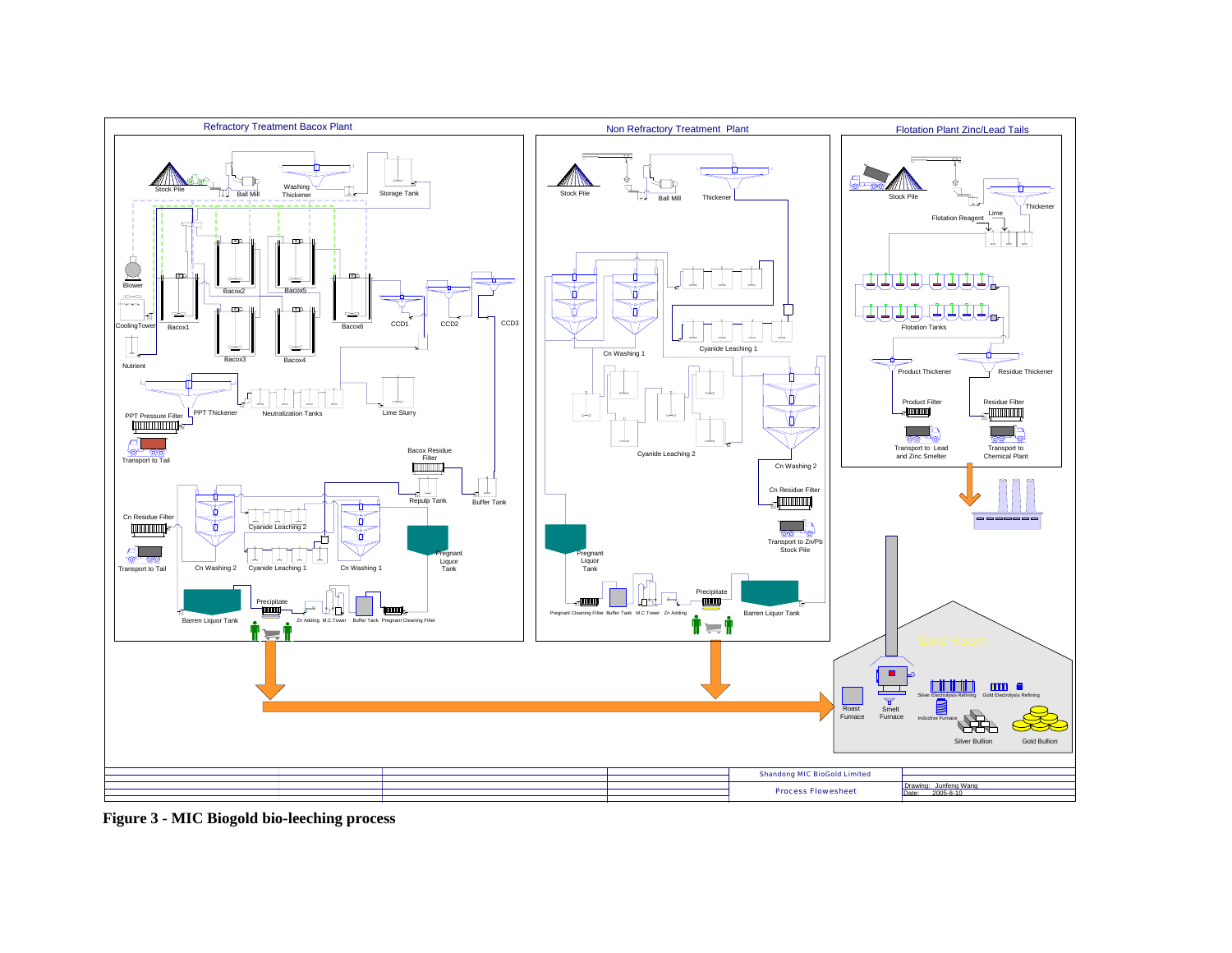<span id="page-11-0"></span>The bacteria that are utilized in this particular facility are of the mesophile strain which can only survive at temperatures between 25-42 degrees Celsius. The three types of mesophile bacteria that are used are Thiobacillus Ferrooxidans, Thiobacillus Thiooxidans and Leptospirillum Ferrooxidans. The bacteria, which can be seen in the figure below, need air, food and warmth to survive. The role of the bacteria is to attach to the mineral surface, convert ferrous portions to ferric in solution for ferric leaching and to produce acid that will aid the leaching process. There was apparently some concern amongst the workers at MIC BIOGOLD that the bacteria would make them sick but they were reassured that the bacteria cannot process complex organic food and are therefore benign to humans.



**Figure 4 - Mesophile Bacteria** 

Bacterial oxidation is the only real option for processing gold ores in China because roasting is not permitted and Autoclaves are too expensive. There are some challenges that they face with respect to power outages and the loss of their bacteria but they seem to be dealing with them well and are planning an expansion that will take place in the next six months. The current throughput is 100tpd and after the expansion they will have the capacity to process 200tpd of refractory ore which will make them the largest facility of this type in all of Asia.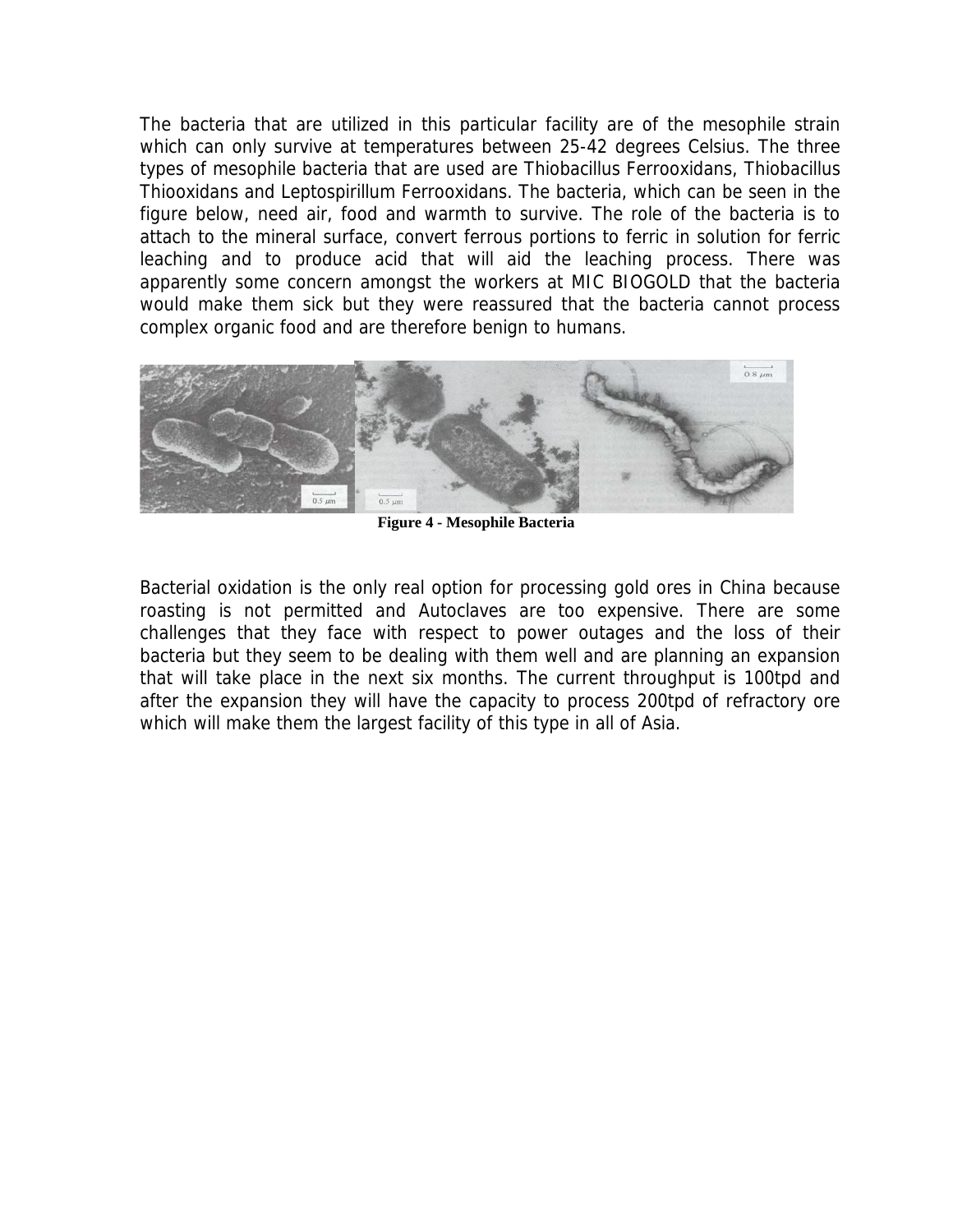## **4.0 Health and Safety**

<span id="page-12-0"></span>The safety record of China's mining industry is well known to be less than satisfactory. While a vast majority of the negative press is given to coal mines in other parts of the country, the statistics still indicate that as a whole, mine safety in China is far behind that of western nations. As a result, having a firsthand look at the safety policies of the Chinese mines we visited was one of the most anticipated and dreaded parts of our trip.



**Figure 5 - Impressions of Underground Workings at the Tarzan Gold Mine**

While we were unable to go underground at the Yingezhuag Gold Mine, we were told that due to the highly-mechanized mining method, the mine possesses a good safety record. The mine staff also told us that scheduled Government inspections occur twice a year with the possibility of intermittent surprise visits. New employees are given a one week safety orientation, with job-specific safety issues learned through onsite training.

At the Sanshandao Gold Mine, the high amounts of seawater present in the underground workings meant that corrosion was a major issue. Ground support in the form of splitsets and 'spotcrete' was sporadic and without any discernible pattern. The high temperatures and stale air at depth brought up ventilation concerns. Vent tubing was minimal, consisting mostly of short sections to pump air into active headings. Two wing raises and the main ramp were used for ventilation, but it was unclear if the mine was working as a forcing or exhausting system.

At the Tarzan Gold mine, back support was minimal, with no rock bolts or screens used, but some were stulls present in working headings. The placement of these stulls, however, was completely random and did not show any interpretation of the faults and wedges in the back. The tight working spaces and lack of safety equipment, egress, or ground support made this the most uncomfortable mine visit for most members of the trip. The incident rate at the Tarzan mine was admittedly higher than average, but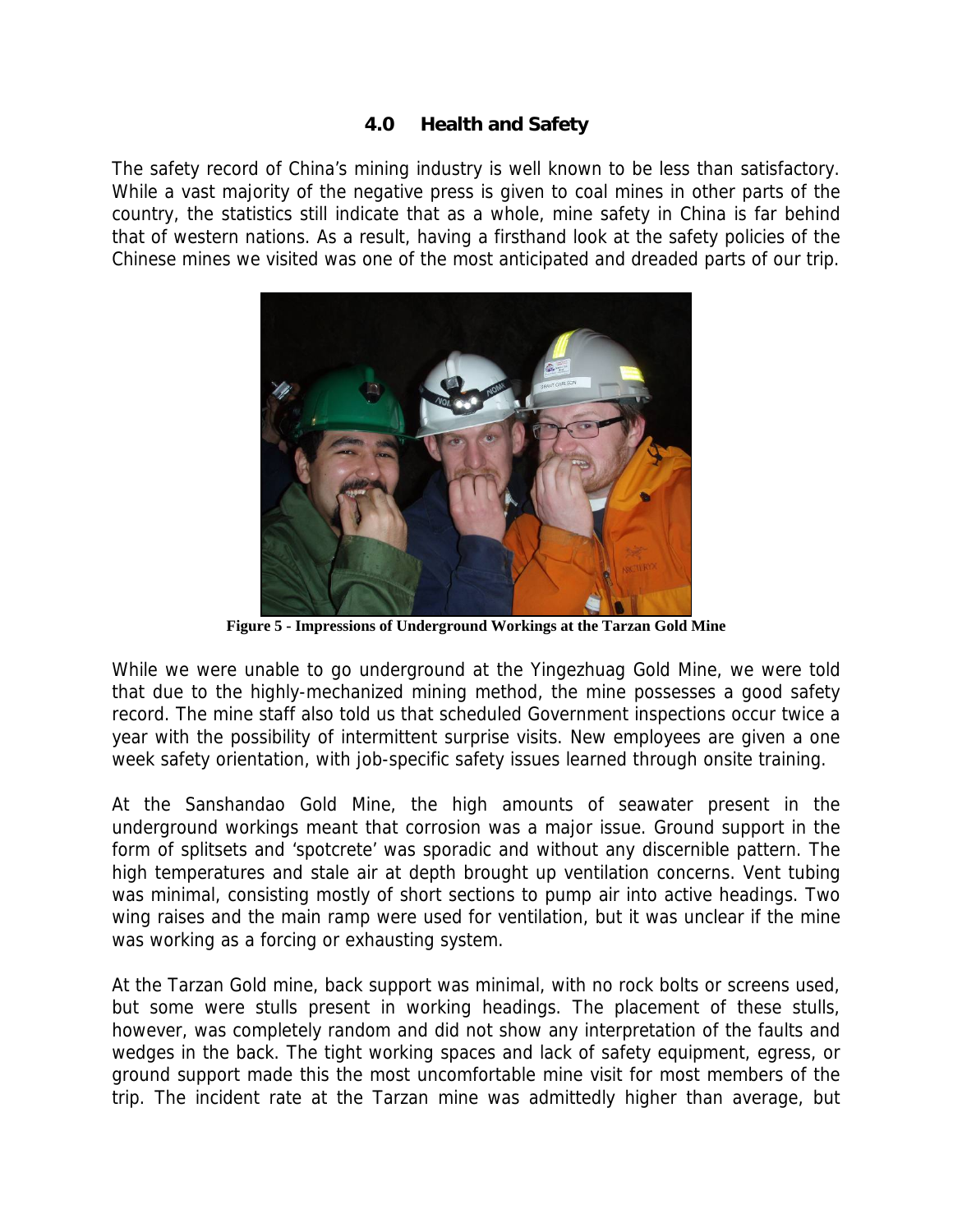officials also commented that they did have a dedicated mine rescue team on site, and that safety training was conducted twice a year for all employees.

Overall, the safety policies of the four operations we visited were of very high standards. As with many government policies in China, the actual enforcement and practice of these standards is suspect. The mines' commitment to safety was most questionable when it came to the implementation of personal protective equipment. Safety glasses and steel-toed boots were rarely seen, with most employees wearing thin rubber boots while working underground. Mine workers also did not wear selfrescuer equipment, most likely due to cost issues. All employees did, however, wear hardhats while in the mill or underground.

With the exception of the Jiaojia Gold Mine, safety bays and paths of egress were nonexistent underground. In addition to this, the high-voltage line used to power the locomotives at the Tarzan and Jiaojia mines ran along the back about six feet above the floor with no electrical shielding. For some of the taller members of our group, this meant walking along the sides of the drift to avoid touching the line.

In Canadian mines, it is very typical to see statistics boards showing the days passed since the last first aid or lost time injury. These statistics are shown for two reasons – to celebrate safety successes and to promote safety as the number one priority. At the four mines we visited, these statistics weren't immediately available. While not an immediate safety concern, the presence of this data would go a long way towards showing that the mines are committed towards the highest safety practices.

One of the most surprising aspects of all four mine visits was the cleanliness of both the mine and mill sites. Pathways and accesses on the surface were impeccably clean, far beyond what would be seen in a Canadian mine. The environment underground showed even a starker contrast, with cemented ditches for runoff and clean equipment.

It is important to note that while the four mines we visited had varying degrees of safety equipment and policies, at no time during the visits did any members of the group feel unsafe or in harm's way.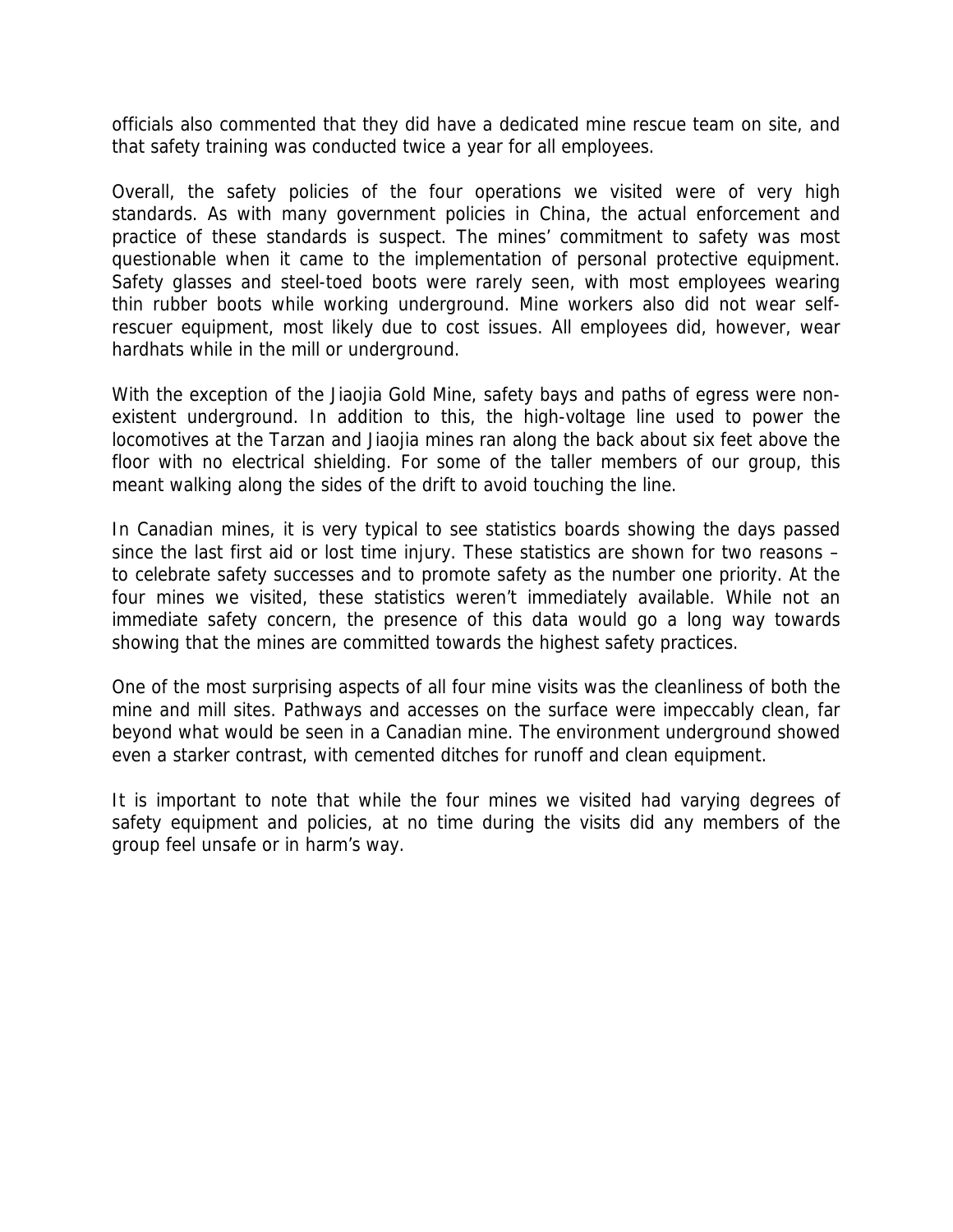#### **5.0 Environment**

<span id="page-14-0"></span>The initial impressions of Chinese environmental practices confirmed many students' preconceptions. Smog-filled skies, garbage ridden ditches and abandoned buildings plague the landscape in all directions. The word "environment" appeared as a fuzzy concept of the land, air, water and minerals that are available to the people, with little thought of the people's effect on their surroundings by their actions.

The mines visited in the Shandong province, however, were like an alternate reality. Both underground and on surface, the cleanliness and housekeeping was surprising. During the question and answer sessions at all the mines, there appeared to be a connection between the operations and environmental responsibility. All mines expressed that the government's environmental policies were strong in the region with annual, biannual and surprise site visits. However, the claims of environmental stewardship by these operations were not necessarily backed up by any evidence or explained in any detail.

There were two major commonalities between both mines, the first of which was pyrite being the dominant sulfide mineral in the ore. Strangely enough, only one mine (Jiaojia Gold Mine) admitted to having a "slight acid rock drainage problem" but quickly closed the topic by saying "the rock is naturally alkaline". There was no mention of any acid rock drainage management programs at any mines.

Water in the underground workings was the other major commonality between the mines. The mines pump up to 15,000 cubic meters of water per day and claimed to recycle the water in the "process". It was not explained where all this water went after the process, and whether or not it was treated. The impact of salt water flowing into the local groundwater could have serious implications on local drinking sources and agricultural irrigation practices.

In all of the mines visited, the coarse tailings were sent underground to be used as fill material, decreasing the environmental footprint of the tailings ponds. In addition, the Jiaojia mine also showed some sustainable practices by utilizing 10-15% of the total tailings material to manufacture cinder blocks. There was also some reclamation evident in the Yingezhuag Gold Mine tailings pond that was following the upstream dam construction. In terms of the other mines, no visits to the tailings ponds took place.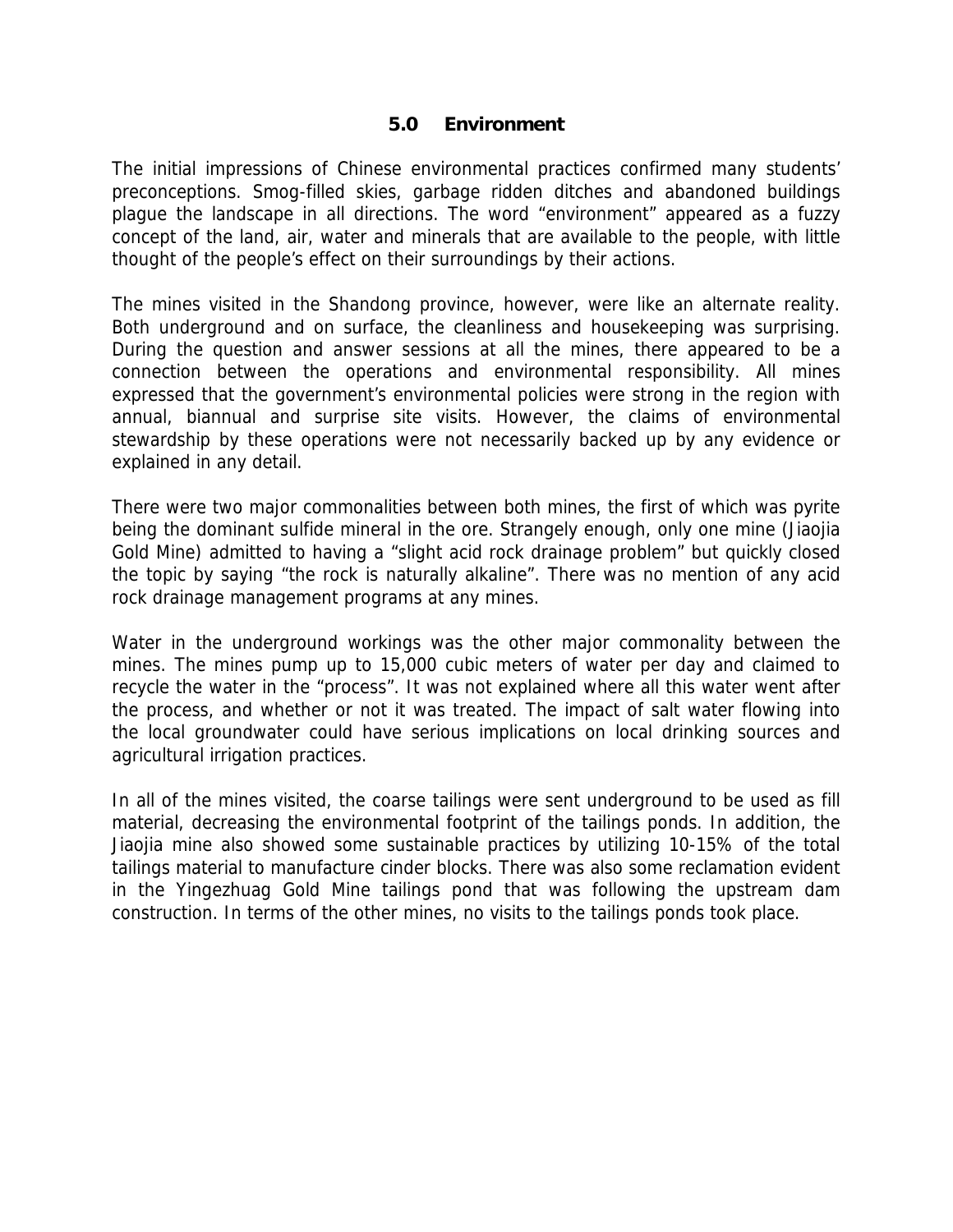<span id="page-15-0"></span>

**Figure 6 - View from Tailings Dam of Reclaimed Area, Mine and Village**

The MIC Biogold plant was the best display of advanced technologies and sciences seen during the China tours. The presentations and tours given were thorough in all explanations of the process and the environmental awareness; it was more than just claims. There was a zero discharge policy on site, due to government regulations regarding cyanide discharge. To avoid the use of expensive equipment to remove any cyanide from discharge water, the plant reuses the solution. Nonetheless, the plant was admittedly worried about thiocyanate and some other metals. During the process, sulphuric acid is created when the bacteria eat the sulphur. To neutralize this, the plant introduces lime to bring up the pH. By neutralizing this material, the plant ensures that there is minimal environmental hazard potential.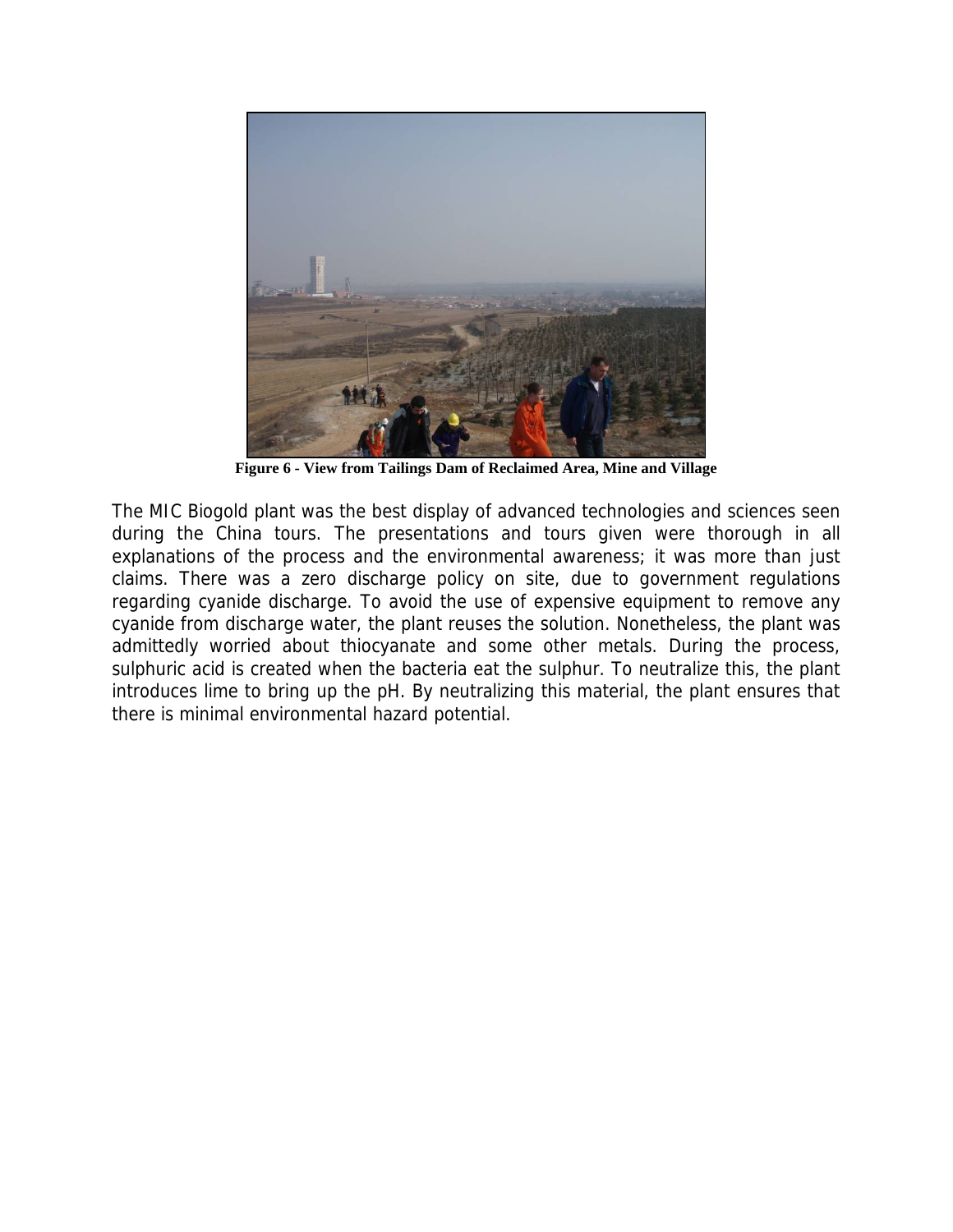## **6.0 Impressions and Conclusion**

<span id="page-16-0"></span>Before coming to China, the students as a whole were apprehensive about visiting mining operations, especially underground ones. Throughout the trip, we realized that our impressions were false in many cases, but by no means were the standards at the level they need to be for China to be a world class metals producer.

The language barrier between the students and mine officials made it extremely difficult to carry out technical conversations. As a result, it was unclear what the exact environmental and social policies of each operation were. Based on the limited responses we were given to questions, we inferred a lack of environmental concern. In addition, the barrier also made it difficult to ascertain exact details about the safety statistics of each operation.

The general employment strategy in China as a whole runs contrary to the western ideologies of mechanization and the technocentric viewpoint. A typical operation in China employed many people at a lower wage as opposed to few highly skilled people at a higher wage. This approach was carried across many industries that were observed throughout the trip.

Outside of the mining operations, the conditions of the environment were a shock for most of the students on the trip. Garbage and waste disposal has a whole different meaning in China. While driving from Quindao to Laizou, we saw excavators in peoples' back yards digging out pits for garbage which they would re-cover once they had finished. This, if anything, made the Chinese public much more aware of the amount of waste that was being created in their day-to-day lives. This awareness was demonstrated at each of the mine sites through the mention of their environmental impacts.

The major operational issues that the group felt really needed to be addressed were:

- Ventilation of the workplace
- Personal Protective equipment
- Ground support
- Safety guards and trips
- Ways of egress and safety bays

There is contemplation as to whether or not there is a will to change/improve some of the issues that have been mentioned in this report; we believe there is. It is because they are already dealing with the consequences of the air, water, and soil pollution that they will be required to mitigate the problems that have been created. Even in our brief whirlwind tour we saw significant steps in the right direction such as reclamation on the tailing dam, or the production of cinder blocks from coarse tailings. These examples of ingenuity are only the beginning of what will be realized in years to come.